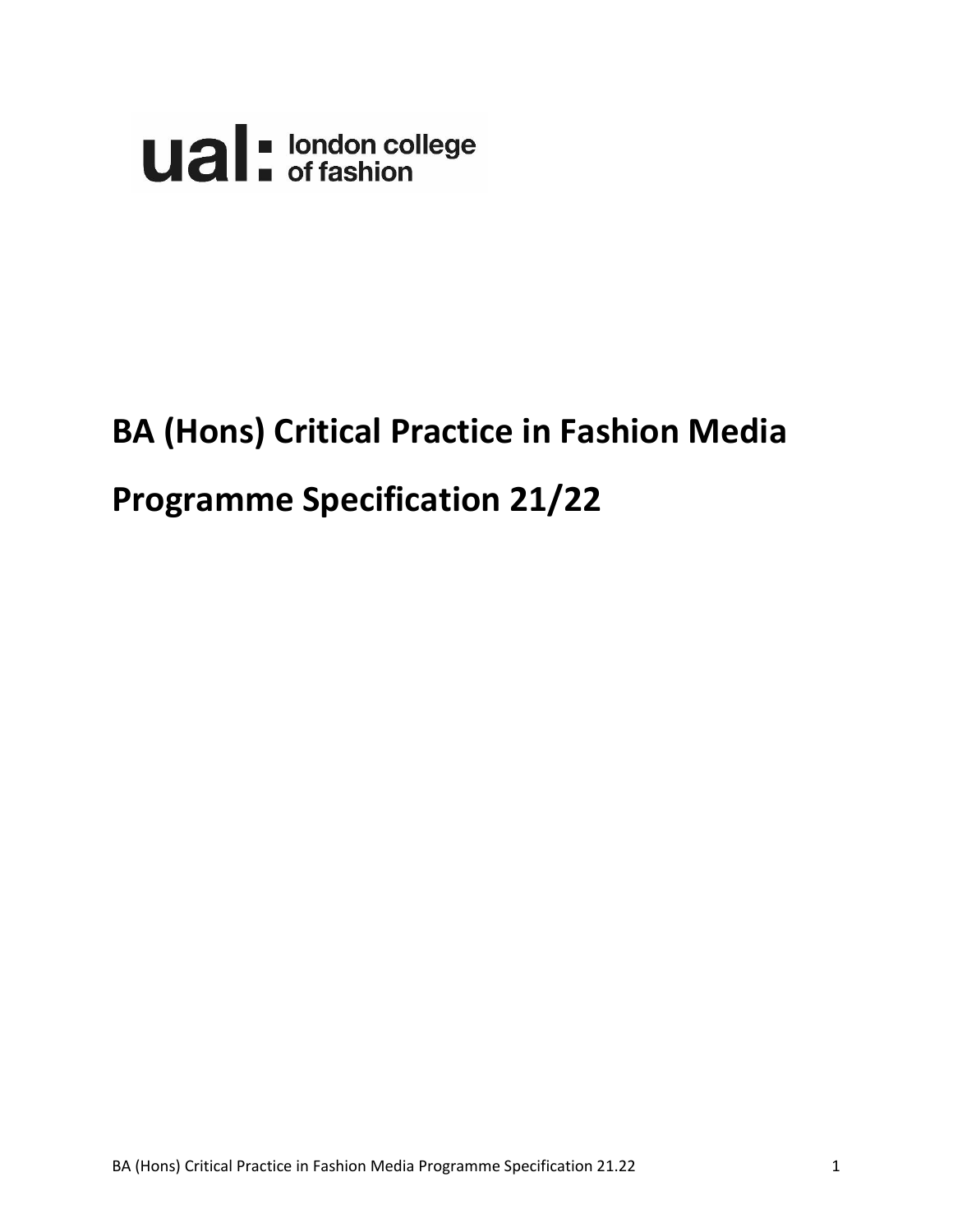| <b>Awarding Body</b>                        | University of the Arts London                                                                                                                                                                                                                                                                                                                                                                                                                                             |
|---------------------------------------------|---------------------------------------------------------------------------------------------------------------------------------------------------------------------------------------------------------------------------------------------------------------------------------------------------------------------------------------------------------------------------------------------------------------------------------------------------------------------------|
| <b>College</b>                              | London College of Fashion                                                                                                                                                                                                                                                                                                                                                                                                                                                 |
| <b>School</b>                               | School of Media and Communication                                                                                                                                                                                                                                                                                                                                                                                                                                         |
| Programme                                   | <b>Fashion Communication Programme (L018)</b>                                                                                                                                                                                                                                                                                                                                                                                                                             |
| <b>Course AOS Code</b>                      | LCFBAFMCF01                                                                                                                                                                                                                                                                                                                                                                                                                                                               |
| <b>FHEQ Level</b>                           | Level 6 Degree                                                                                                                                                                                                                                                                                                                                                                                                                                                            |
| <b>Course Credits</b>                       | 360                                                                                                                                                                                                                                                                                                                                                                                                                                                                       |
| <b>Mode</b>                                 | <b>Full Time</b>                                                                                                                                                                                                                                                                                                                                                                                                                                                          |
| <b>Duration of Course</b>                   | 3 years                                                                                                                                                                                                                                                                                                                                                                                                                                                                   |
| <b>Valid From</b>                           | September 1st 2021                                                                                                                                                                                                                                                                                                                                                                                                                                                        |
|                                             | <b>QAA Subject Benchmark</b> Art and Design, Communication, media, film and cultural<br>studies                                                                                                                                                                                                                                                                                                                                                                           |
| <b>Collaboration</b>                        | N/A                                                                                                                                                                                                                                                                                                                                                                                                                                                                       |
| <b>UAL Subject</b><br><b>Classification</b> | <b>Fashion communication</b>                                                                                                                                                                                                                                                                                                                                                                                                                                              |
| <b>JACS Code</b>                            | None                                                                                                                                                                                                                                                                                                                                                                                                                                                                      |
| <b>UCAS Code</b>                            | N/A                                                                                                                                                                                                                                                                                                                                                                                                                                                                       |
| <b>PSRB</b>                                 | N/A                                                                                                                                                                                                                                                                                                                                                                                                                                                                       |
| Work placement offered N/A                  |                                                                                                                                                                                                                                                                                                                                                                                                                                                                           |
| <b>Course Entry</b><br><b>Requirements</b>  | One or a combination of the following accepted full level 3<br>qualifications.<br>• 112 UCAS tariff points from two or more A Levels<br>(preferred subjects include English, a foreign<br>language and Media Studies);<br>. Distinction at Foundation Diploma in Art and Design;<br>· Distinction, Merit, Merit at BTEC Extended Diploma<br>(preferred subjects Art & Design);<br>• Merit at UAL Extended Diploma;<br>• Access Diploma or 112 new UCAS tariff points from |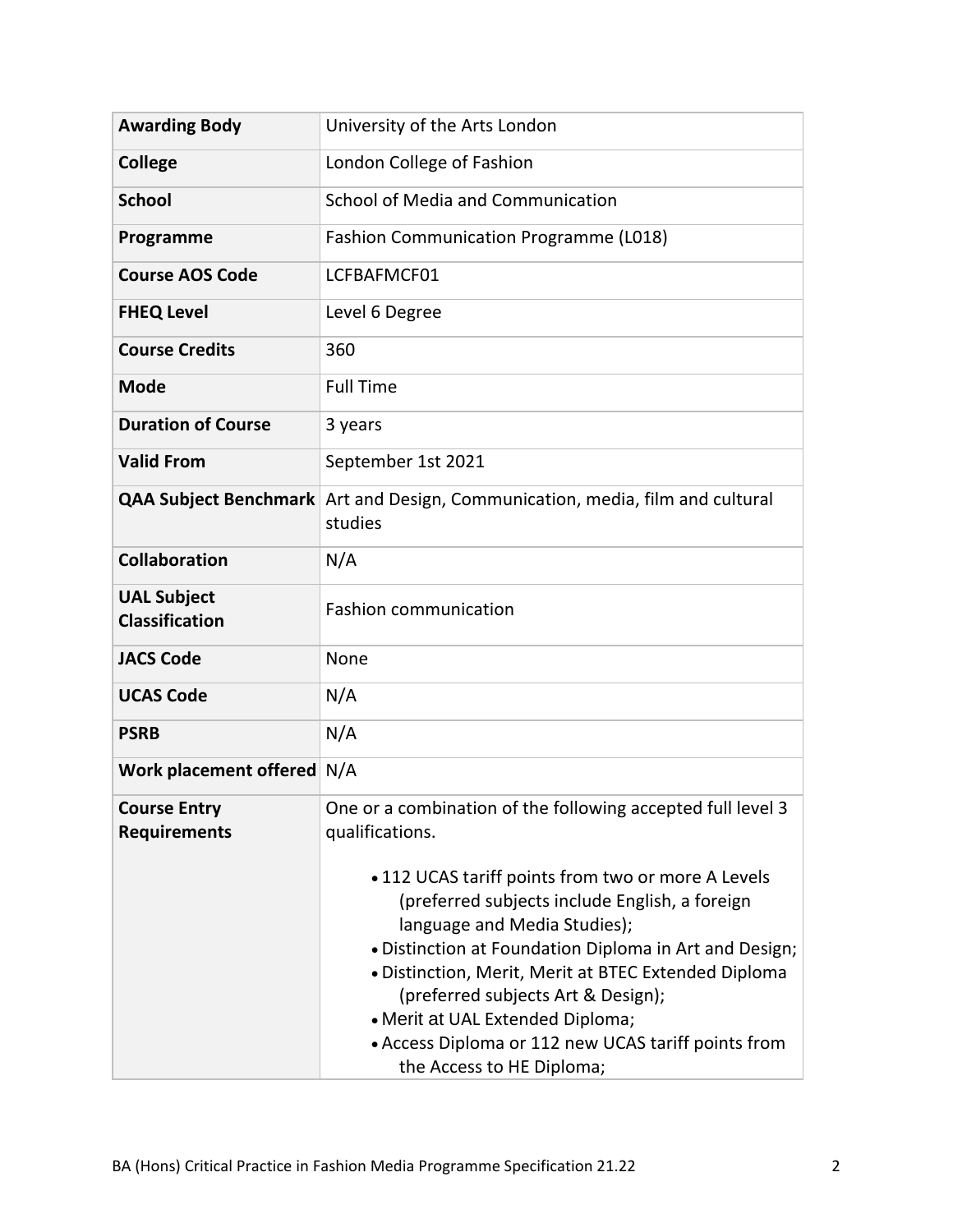| <b>Selection Criteria</b>                        | • 112 new UCAS tariff points from a combination of<br>the above qualifications or an equivalent full Level<br>3 qualification;<br>• or equivalent EU or non-EU qualifications such as<br>International Baccalaureate Diploma at 25 points<br>minimum;<br>• and Five GCSE passes at grade A*-C or grade 9-4,<br>with grade C (grade 4) or above in English.<br>Exceptionally, applicants who do not meet these course<br>entry requirements may still be considered if the course<br>team judges the application demonstrates additional<br>strengths and alternative evidence. This might, for example,<br>be demonstrated by: related academic or work experience;<br>the quality of the personal statement; a strong academic or<br>other professional reference; or a combination of these<br>factors.<br>All classes are conducted in English. The level required by<br>the University for this course is IELTS 6.5 with a minimum of<br>5.5 in reading, writing, listening and speaking.<br>The course team seeks to recruit students who can<br>demonstrate:<br>• a broad interest in fashion, visual culture, and social |
|--------------------------------------------------|---------------------------------------------------------------------------------------------------------------------------------------------------------------------------------------------------------------------------------------------------------------------------------------------------------------------------------------------------------------------------------------------------------------------------------------------------------------------------------------------------------------------------------------------------------------------------------------------------------------------------------------------------------------------------------------------------------------------------------------------------------------------------------------------------------------------------------------------------------------------------------------------------------------------------------------------------------------------------------------------------------------------------------------------------------------------------------------------------------------------------------|
|                                                  | issues, as well an awareness of technology;<br>• an understanding of the need for a critical and<br>analytical approach to the area of study;<br>• an intellectually open approach suited to the<br>demands of the course and projected career<br>futures.                                                                                                                                                                                                                                                                                                                                                                                                                                                                                                                                                                                                                                                                                                                                                                                                                                                                      |
| <b>Scheduled Learning and</b><br><b>Teaching</b> | During your course you will engage with learning and<br>teaching that includes both online and face-to-face modes.<br>The advertised scheduled activity for the course will be<br>delivered through a combination of live, synchronous and<br>asynchronous on-line learning. Scheduled learning and<br>teaching activity may include lectures, seminars, studio and<br>workshop briefings, tutorials, external visits and project<br>briefings.                                                                                                                                                                                                                                                                                                                                                                                                                                                                                                                                                                                                                                                                                 |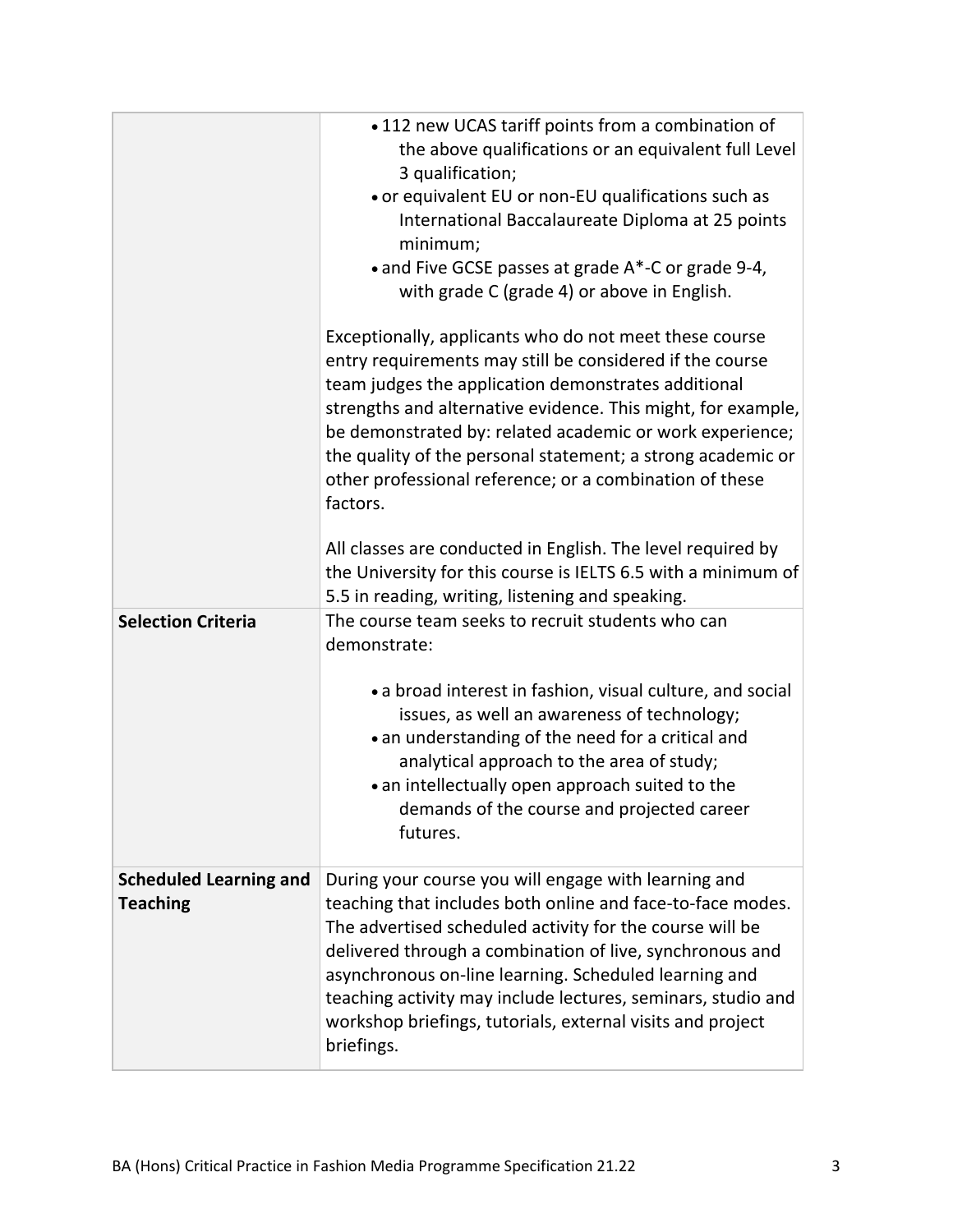# **Awards and Percentage of Scheduled Learning**

#### **Year 1**

| <b>Percentage of Scheduled Learning</b>     | 17             |
|---------------------------------------------|----------------|
| <b>Awards</b>                               | <b>Credits</b> |
| Certificate of Higher Education (Exit Only) | 120            |
| Year 2                                      |                |
| <b>Percentage of Scheduled Learning</b>     | 16             |
| <b>Awards</b>                               | <b>Credits</b> |
| Diploma of Higher Education (Exit Only)     | 240            |

#### **Year 3**

| <b>Percentage of Scheduled Learning</b> | 12             |  |  |  |  |
|-----------------------------------------|----------------|--|--|--|--|
| <b>Awards</b>                           | <b>Credits</b> |  |  |  |  |
| <b>Bachelor of Arts</b>                 | 360            |  |  |  |  |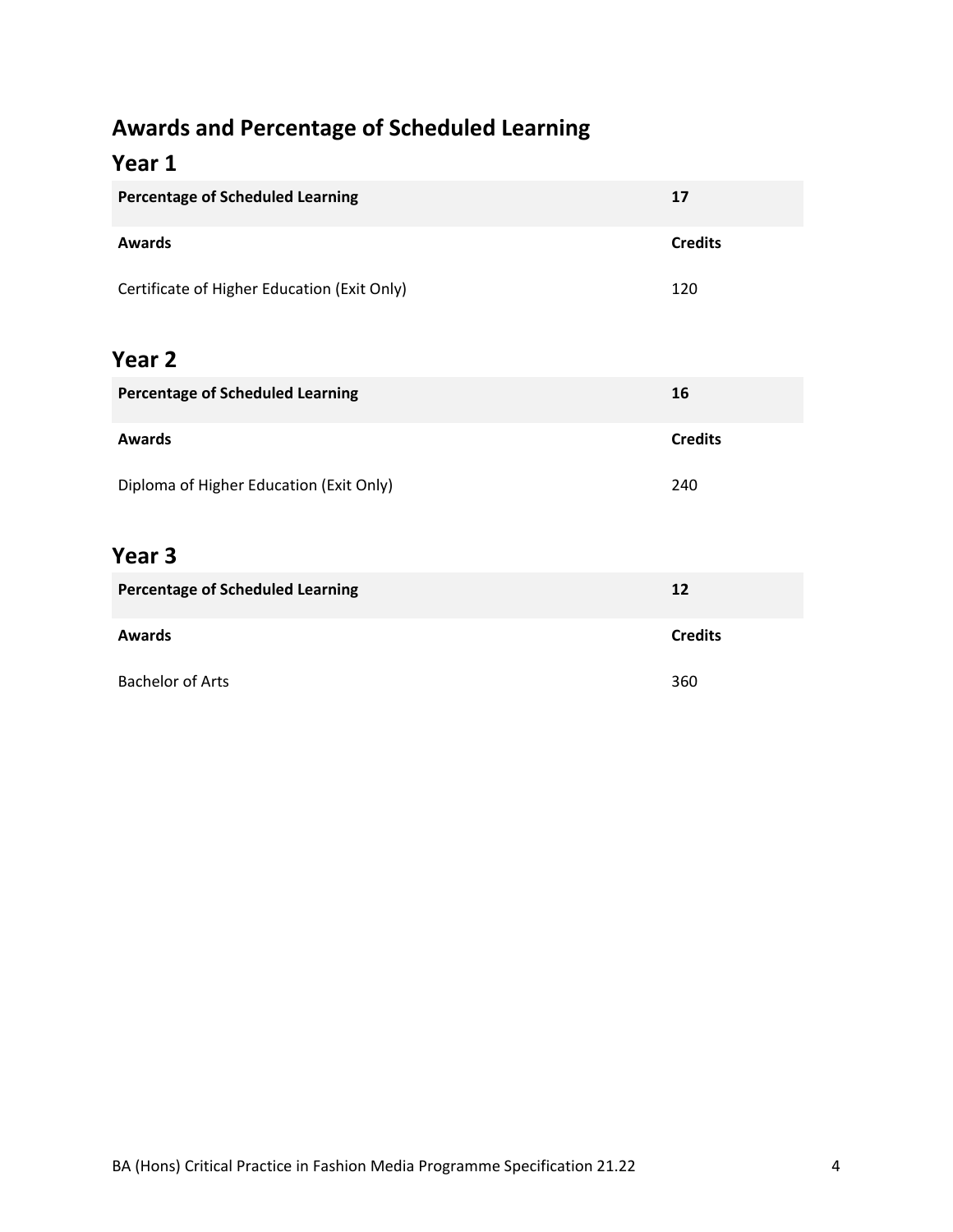# **Course Aims and Outcomes**

The Aims and Outcomes of this Course are as follows:

| Aim/Outcome Description |                                                                                                                                                                                      |
|-------------------------|--------------------------------------------------------------------------------------------------------------------------------------------------------------------------------------|
| Aim                     | Enable you to develop the critical, creative, and strategic skills<br>necessary for you to use fashion media and communication to<br>confront the most pressing issues of our times. |
| Aim                     | Enable you to acquire the practical, theoretical, and strategic skills<br>necessary to become change makers of the future.                                                           |
| Aim                     | Develop your ability to build a creative practice informed by theory.                                                                                                                |
| Aim                     | Encourage personal, professional, and intellectual development<br>through the cultivation of your own critical and creative voice.                                                   |
| Aim                     | Develop your ability to identify, respond, and direct professional<br>and/or intellectual opportunities in order to bring about meaningful<br>change.                                |
| Aim                     | Encourage intellectual enquiry in the area of critical practice in<br>fashion media and communication.                                                                               |
| Outcome                 | An ability to use fashion media and communication to bring about<br>meaningful social, political and cultural change.                                                                |
| Outcome                 | An ability to apply strategic and entrepreneurial thinking in order to<br>expand the remit and possibilities of fashion media and<br>communication.                                  |
| Outcome                 | An ability to engage in the social and environmental politics of<br>fashion media and communication and its wider context through<br>collaborative practice and climate activism.    |
| Outcome                 | An ability to challenge and change industry norms through the<br>innovative use of critical, creative and inter-disciplinary approaches<br>to fashion media and communication.       |
| Outcome                 | An ability to engage with the Creative Attributes Framework (CAF)<br>principles as outlined in this document.                                                                        |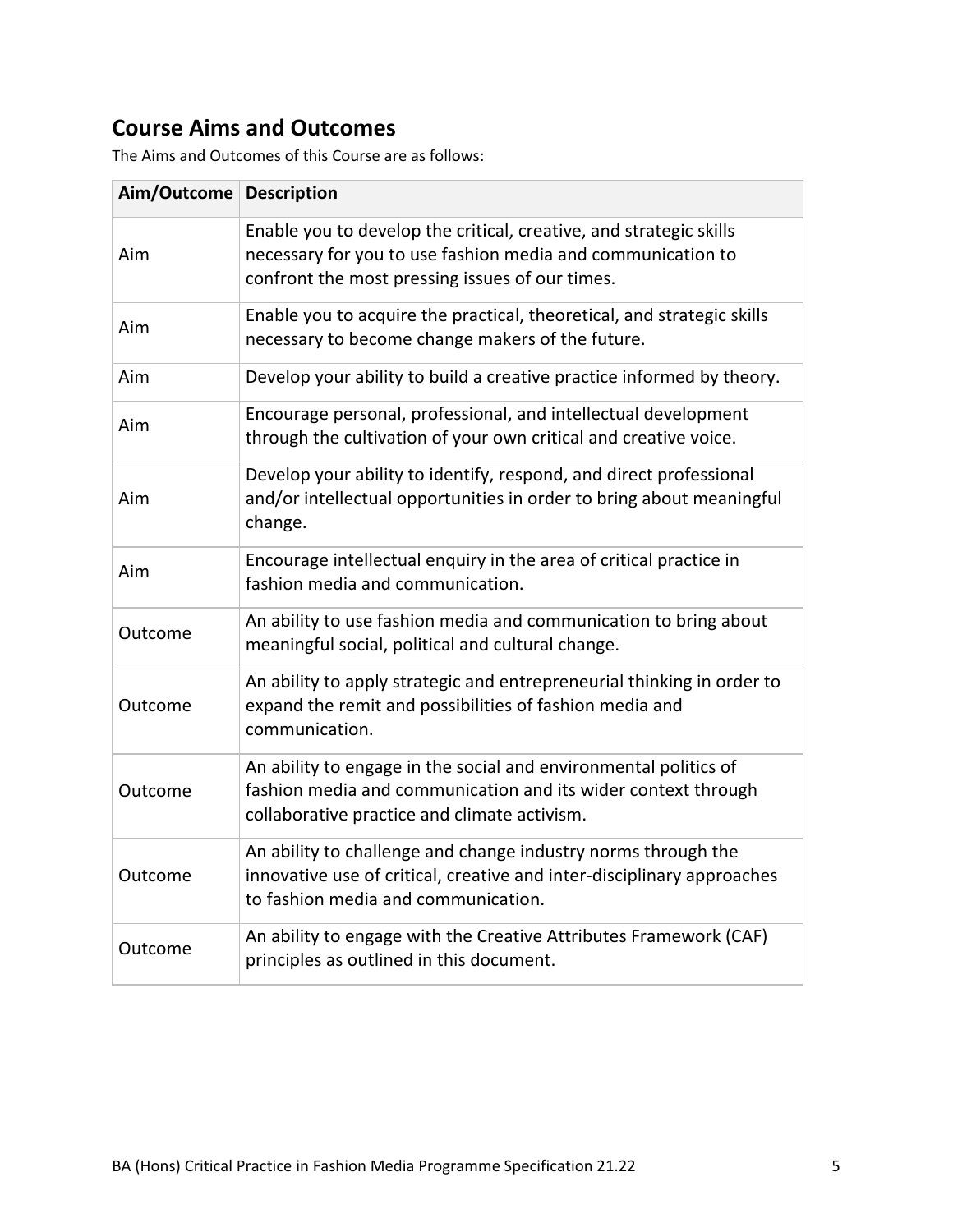#### **Distinctive Features**

1 understand fashion communication as an agent to evoke change. As change Critical practice in fashion communication. The first and the only undergraduate course in the world to fully addresses critical practice within the context of fashion communication across disciplines, BA (Hons) Critical Practice in Fashion Media prepares socially, culturally and politically engaged students with critical communication skills. Critical practice is considered to be the driving discipline and lead the delivery of the course. The intention is therefore that students are able to makers, on the course, students are asked to define, interrogate and address pressing issues, tensions and paradigms in fashion and cultural spheres and to evoke change for better lives. In order to work towards a bigger impact, the course aims to feed expertise within fashion communication area directly to the Centre for Sustainable Fashion and Better Lives initiatives instigated by London College of Fashion. 2 Contribution to critical practices. The course aims to advance the remit of fashion communication by addressing practices such as criticism, curation, collaborative practice, speculative design, publishing and activism. The course advances the remit through a inter-disciplinary, practice-led approach to research that simultaneously integrates theory and practice of fashion communication into the delivery of the curriculum in all the course specific units. Students are encouraged to contribute to the growing body of research (including practice-led research) around critical practice in fashion communication in order to develop frameworks that address, challenge and affect change within fashion and society at large. The course is delivered by research active staff and who are subject experts in the areas such as critical practice, criticism, curation, experience design, design strategy, publishing and practice‐based research in fashion communications. 3 Research methodologies. Whereas other courses in the programme deliver research methods specific to the discipline, BA (Hons) Critical Practice in Fashion Media broadens and advances this in order to connect research theory and practice. It does this through its inter-disciplinary, practice-led approach that firstly addresses an appropriate methodology in each unit, and secondly, encourages the making of new methods of research and practice in order to actively interrogate and address the current issues, tensions and paradigms in fashion and cultural spheres. Each unit is framed by a research question that drives teaching methods, assessment and outcome. Enquiry‐based learning is embedded as a teaching and learning strategy.  $_4$  communication as an agent to evoke change by developing long-term knowledge Contribution to Knowledge Exchange. The course aims to use fashion exchanges with relevant organisations. These knowledge exchanges will support

and enrich the course's commitment to the critical exploration of sustainability as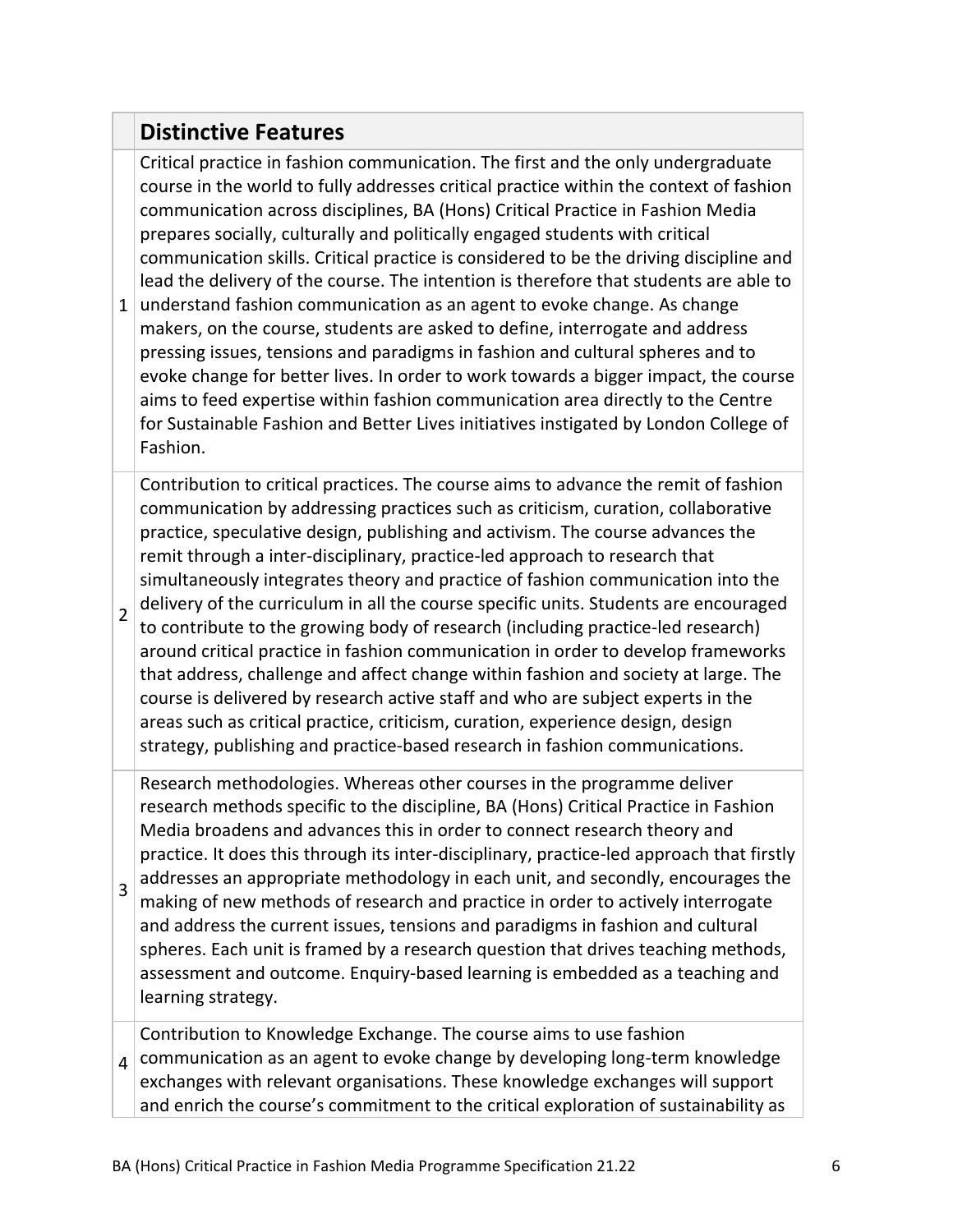well as enable student's research to be practiced alongside and within real-life industry contexts. Including and alongside these knowledge exchanges, students are also encouraged to participate in the production of content for the Fashion Communication Knowledge Exchange (fcx) website by publishing case studies and disseminating research as well as practice.

5 delivery model is to encourage students to develop a programme community of Programme community. The course sits within the Fashion Communication Programme in the School of Media and Communications, alongside: BA (Hons) Creative Direction of Fashion, BA (Hons) Fashion Journalism and Content Creation and BA (Hons) Fashion PR and Communications. The students on the programme attend a shared unit delivered across levels 4, 5 and 6. The intention of this practice whilst encouraging networking and dialogue between the different communication approaches offered within the programme. Joining this larger peer cohort will enrich the student experience. In addition to this, the course benefits from being able to tap into fashion communication expertise offered by the staff across the programme.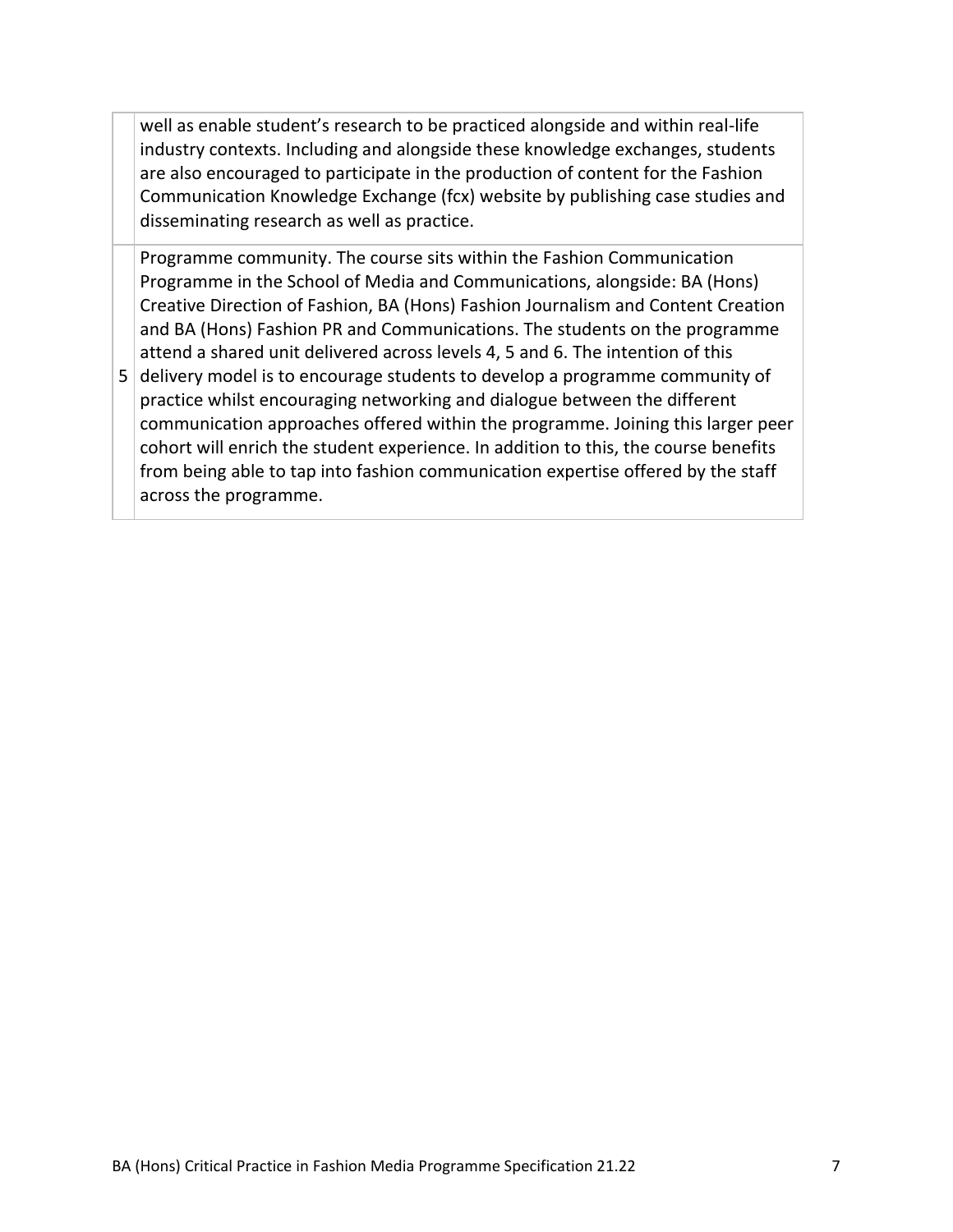### **Course Detail**

BA Critical Practice in Fashion Media is an experimental, inter-disciplinary and practiceled course that positions fashion media and communication as a potent tool through which to critically engage, confront and intervene in the most pressing issues facing us today.

At the heart of this critical practice course is the challenge of the climate crisis. The world in which we live, communicate and interact with each other is becoming increasingly unstable. Accordingly, the course understands critical practice to mean a practice that actively integrates itself in the world in order to transform it. As change-makers of the future, you will develop new forms of critical, creative, and technical skills, enabling you to not only navigate this uncertain terrain but also identify and implement emergent opportunities so as to bring about meaningful change.

In the first year of the course, you will be introduced to the core skills of critical practice: storytelling and collaboration. The second-year builds on these core skills by inviting you to situate them within an applied context: strategic thinking and speculative design, designing of spatial experiences, and the mobilising and communicating of climate activism. The third-year consolidates these skills and expands them further by enabling you to identify, develop, and realise your own critical practice through an extended practice-led, research-driven project. Finally, you will bring your body of work together as you build your own portfolio.

Working with internal and external partners, the course is delivered through workshops, seminars, lectures and live projects. You will experiment with established and emerging disciplines and media including moving image, photography, writing, AR/VR, audio, strategic and speculative design, spatial and experiential design, collaborative practice, and activism.

Through this integrated, experimental, and inter-disciplinary approach you will develop your own critical and creative voice that you will be used to push boundaries, and opening up new possibilities for the future of fashion media and communication.

## **Course Units**

You will be required to complete 360 credits at levels 4, 5, and 6 to be awarded the BA (Hons) Critical Practice in Fashion Media.

After achieving 120 credits at level 4 you can opt to be awarded CertHE.

After achieving 240 credits (to incl. minimum of 120 at level 5) you can opt to be awarded DipHE.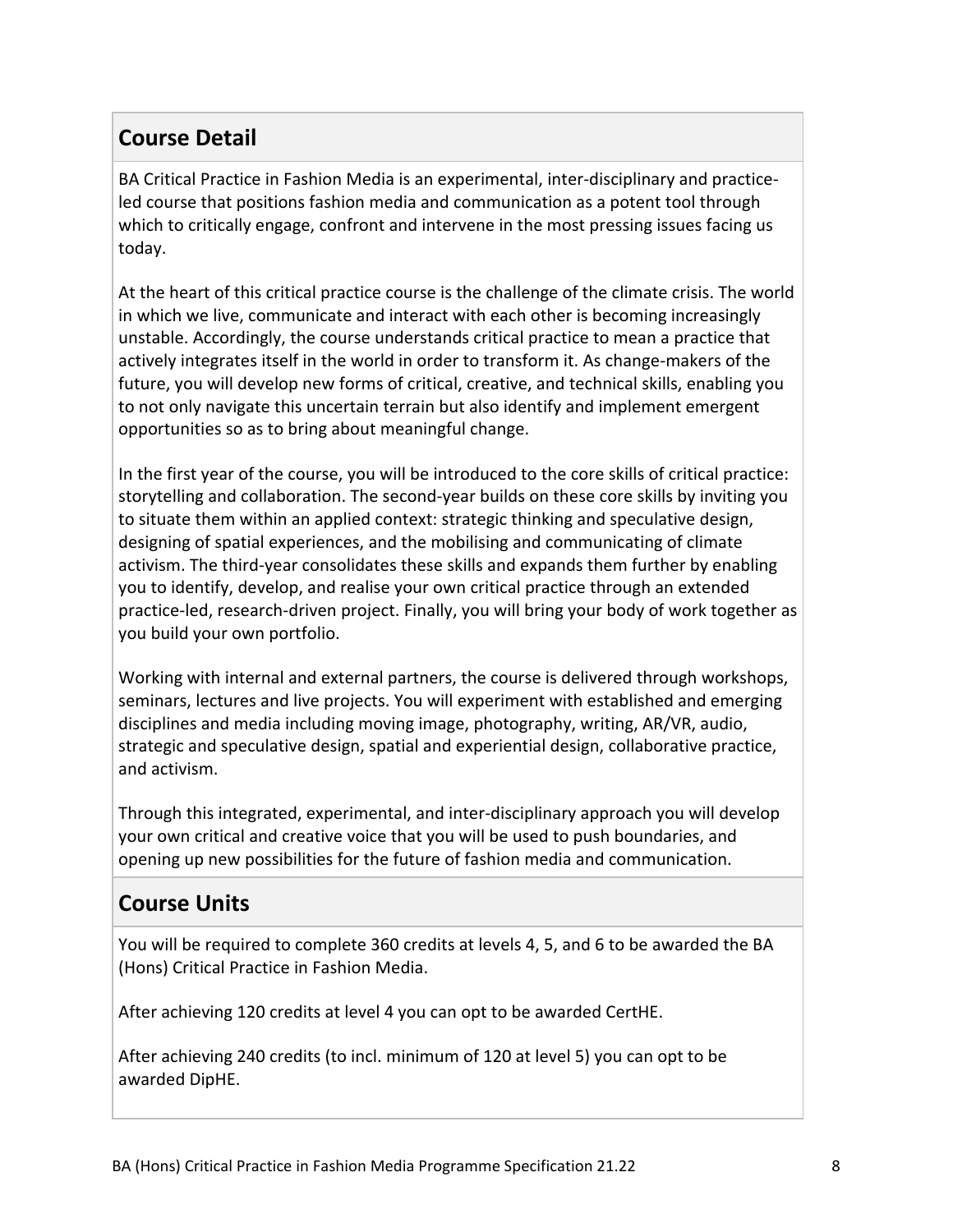After achieving 360 credits (to incl. minimum of 120 at level 5 and 120 at Level 6) you will be awarded BA (Hons).

#### **Stage 1 (Level 4)**

The units you will study in Year 1, Stage 1, Level 4 are as follows:

- Introduction to Fashion Communication (20 Credits);
- Hybrid Narratives (40 Credits);
- Fashion Cultures and Histories (20 Credits);
- Better Lives (20 Credits);
- Critical Collaboration (20 Credits).

#### **Stage 2 (Level 5)**

The units you will study in Year 2, Stage 2, Level 5 are as follows:

- Critical Issues in Fashion Research (20 Credits);
- Speculative Futures (20 Credits);
- Inside the Industry (20 Credits);
- Situating Your Practice (20 Credits);
- Critical Climate (20 Credits);
- Spaces of Experience (20 Credits).

#### **Stage 3 (Level 6)**

The units you will study in Year 3, Stage 3, Level 6 are as follows:

- Research and Development for Critical Practice (20 Credits);
- Cultural and Historical Studies Dissertation (40 Credits);
- Critical Practice (40 Credits);
- Portfolio (20 Credits).

A 20‐credit unit is approximately equivalent to 200 hours of learning time, which includes a mixture of taught time, independent study and assessment.

All students are entitled to a tutorial package that consists of:

- three personal tutorials per year for the duration for their course of study at LCF;
- unit tutorials as required;
- unit group tutorials as required;
- an appropriate level of confidentiality.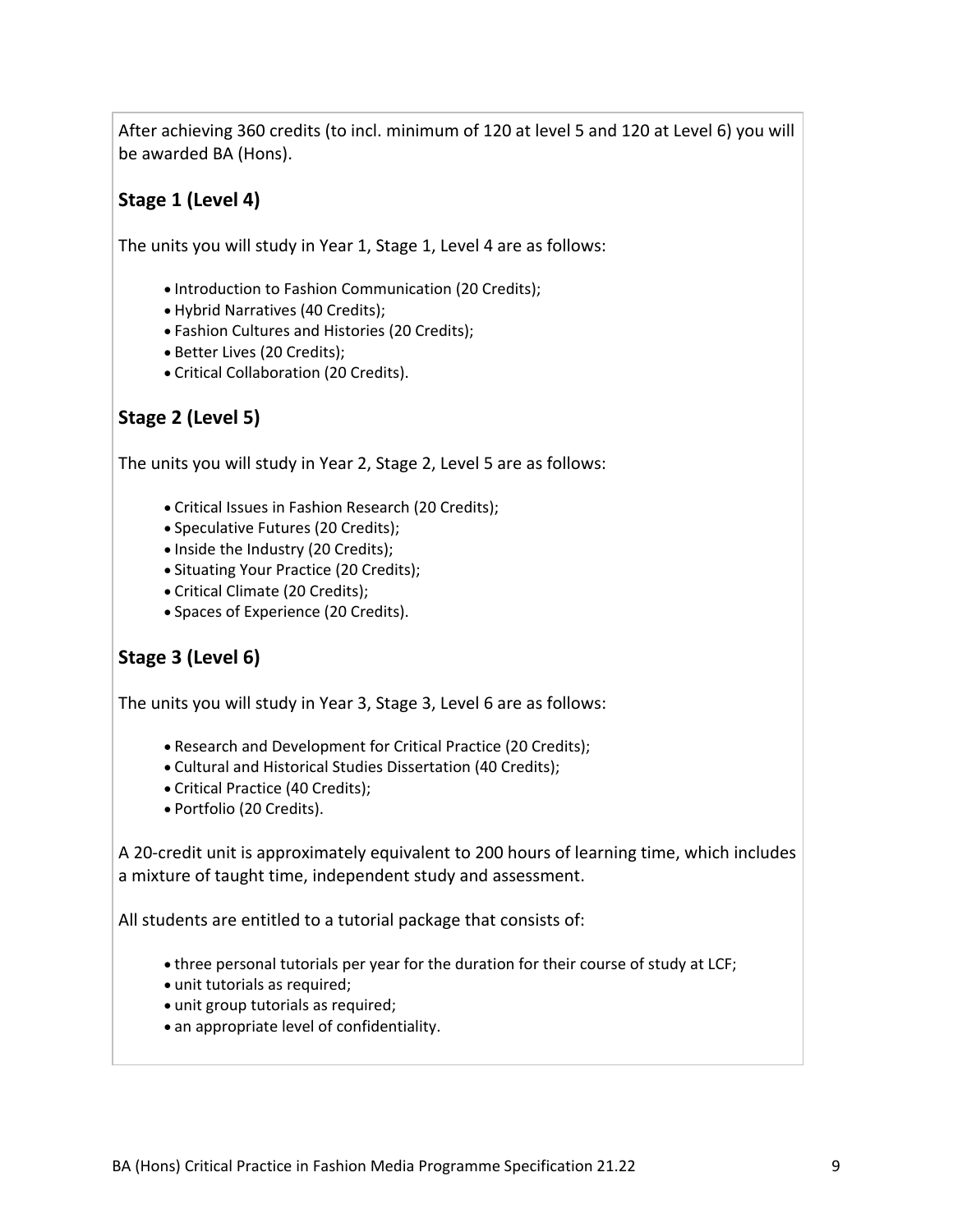## **Learning and Teaching Methods**

The assessment programme is designed to follow the learning and teaching methods which are employed to support the integrated achievement of the course outcomes:

- Demonstrations, workshop practices;
- Technical workshops;
- Lectures:
- Group discussions and team working;
- Self‐directed study simulations and work study placements;
- Group and individual tutorials;
- Seminars:
- Critiques;
- Panel discussions

#### **Assessment Methods**

The following assessment methods are employed to assess the achievement of learning outcomes in an integrated approach:

- Set projects, external or simulated projects;
- Research development;
- Portfolio developments;
- Written reports;
- Peer and self‐evaluation;
- Essays and written evaluations;
- Presentations:
- Dissertation.

#### **Reference Points**

The following reference points were used in designing the course:

- FHEQ [http://www.qaa.ac.uk/en/Publications/Documents/Framework‐Higher‐Education‐](http://www.qaa.ac.uk/en/Publications/Documents/Framework‐Higher‐Education‐Qualifications‐08.pdf) [Qualifications‐08.pdf](http://www.qaa.ac.uk/en/Publications/Documents/Framework‐Higher‐Education‐Qualifications‐08.pdf)
- UK Quality Code: http://www.qaa.ac.uk/assuring-standards-and-quality/the-quality[code](http://www.qaa.ac.uk/assuring‐standards‐and‐quality/the‐quality‐code)
- QAA subject benchmark statements: http://www.qaa.ac.uk/assuring-standards-and[quality/the‐qualitycode/subject‐benchmark‐statements](http://www.qaa.ac.uk/assuring‐standards‐and‐quality/the‐qualitycode/subject‐benchmark‐statements)
- UAL Learning, Teaching and Enhancement Strategy 2015‐2022: https://myintranet.arts.ac.uk/media/arts/about-ual/teaching-and-learningexchange/2015---2022-Learning,-Teaching-and-Enhancement-Strategy.pdf
- UAL Assessment Strategy: <https://myintranet.arts.ac.uk/staffonly/ual‐strategy‐2015‐22/>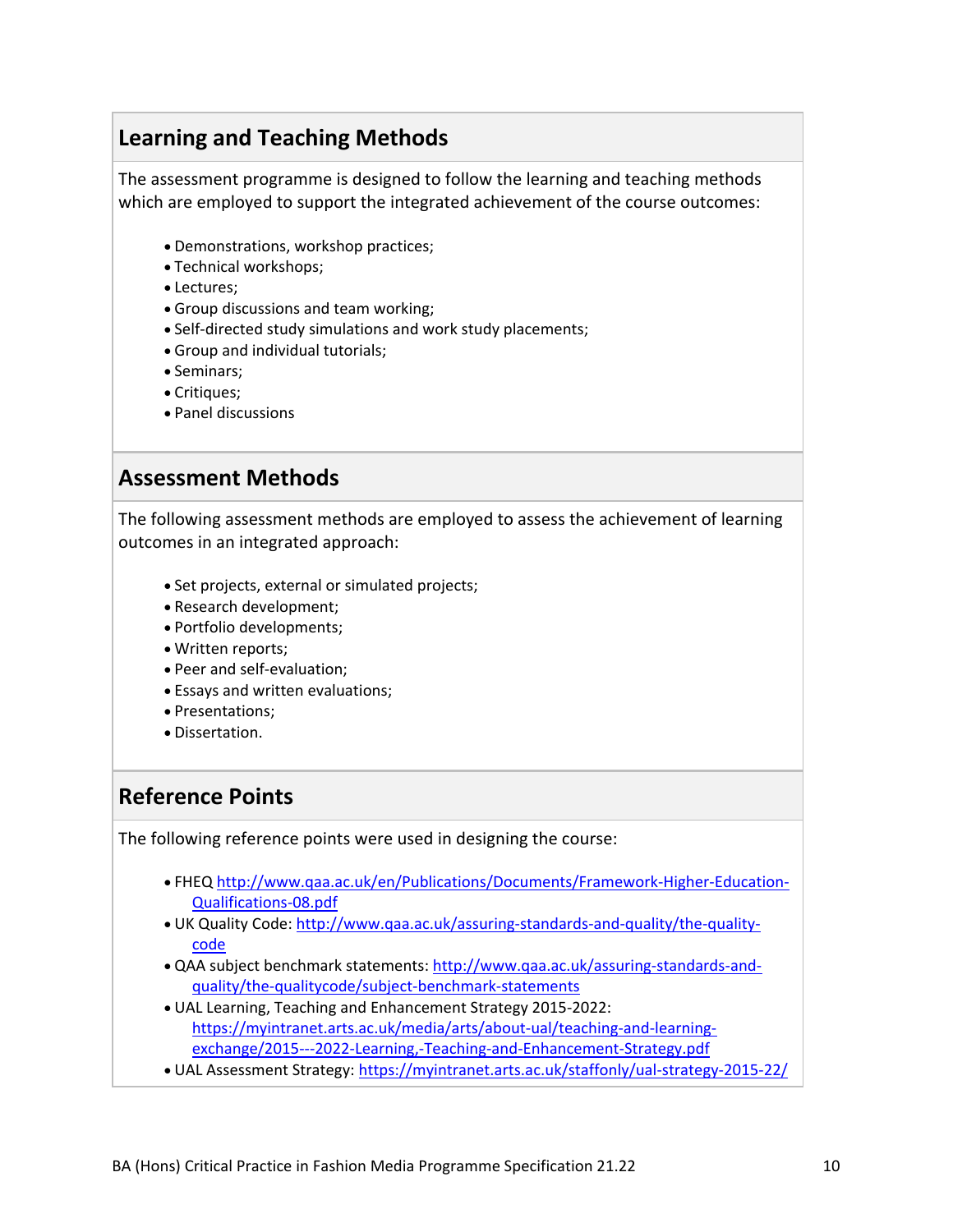- UAL Creative Attributes Framework: http://www.arts.ac.uk/about-ual/teaching-andlearning/careers-andemployability/creative-attributes-framework/
- UAL Tutorial Policy: http[://www.arts.ac.uk/study‐at‐ual/academic‐regulations/tutorial‐](http://www.arts.ac.uk/study‐at‐ual/academic‐regulations/tutorial‐policy/) [policy/](http://www.arts.ac.uk/study‐at‐ual/academic‐regulations/tutorial‐policy/)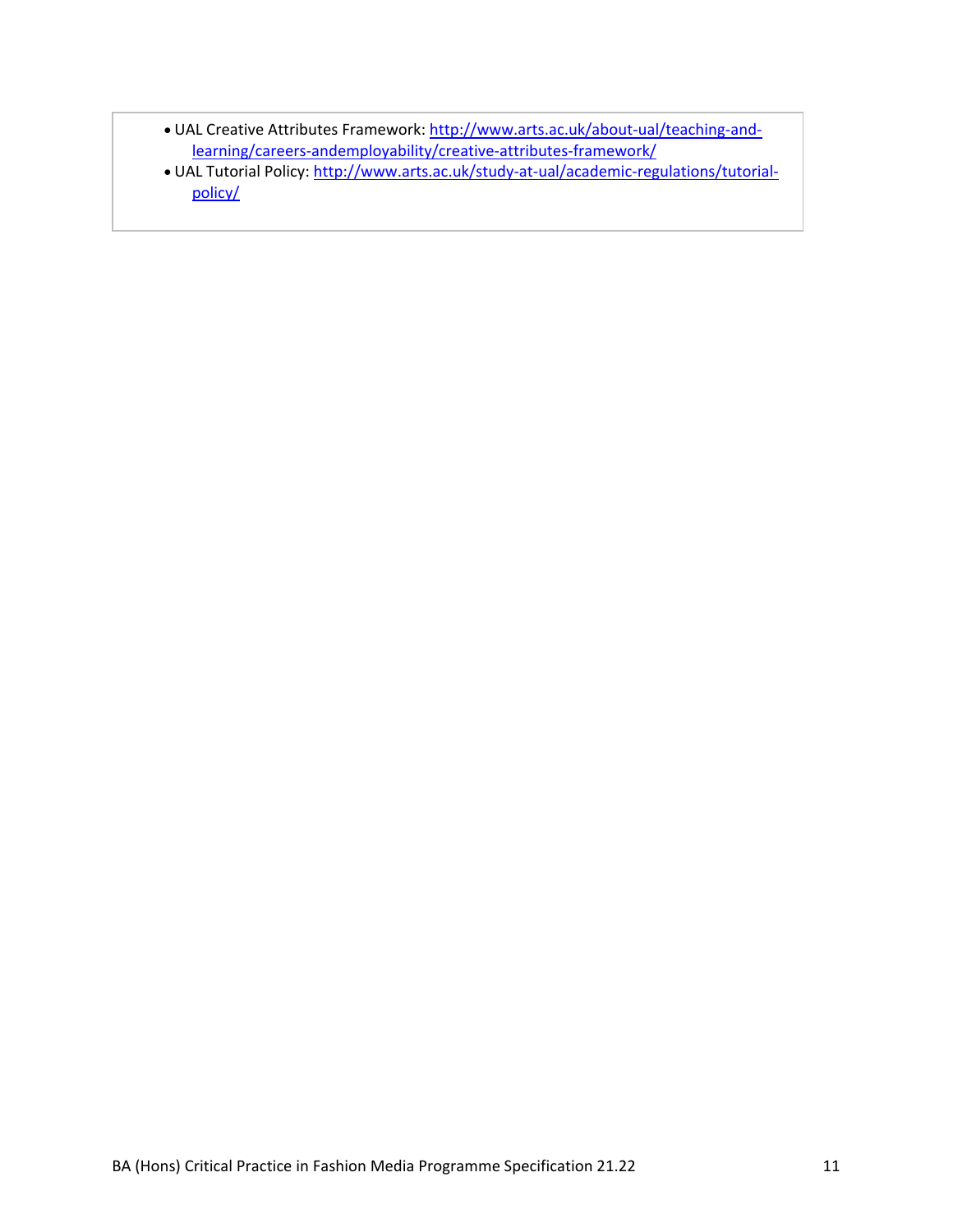# **Course Diagram**

**BA (Hons) Critical Practice in Fashion Media** – PLEASE NOTE DUE TO VACATION DATES, SPECIFIC DELIVERY WEEKS MAY CHANGE.

S=summative assessment

E1, E2=summative element assessment

|               | LEVEL $4 -$ Stage 1 |                 |   |                                                                                     |                               |  |  |  |  |  |  |  |    |    |    |                               |                     |    |    |                                       |    |    |    |    |              |    |    |   |  |  |
|---------------|---------------------|-----------------|---|-------------------------------------------------------------------------------------|-------------------------------|--|--|--|--|--|--|--|----|----|----|-------------------------------|---------------------|----|----|---------------------------------------|----|----|----|----|--------------|----|----|---|--|--|
|               | <b>BLOCK 1</b>      |                 |   |                                                                                     |                               |  |  |  |  |  |  |  |    |    |    |                               | <b>BLOCK 2</b>      |    |    |                                       |    |    |    |    |              |    |    |   |  |  |
| $\mathbf{1}$  | $\overline{2}$      | 3               | 4 | 11<br>15<br>5 <sup>1</sup><br>$\overline{7}$<br>8<br>9<br>10<br>12<br>13<br>6<br>14 |                               |  |  |  |  |  |  |  | 16 | 17 | 18 | 19                            | 20                  | 21 | 22 | 23                                    | 24 | 25 | 26 | 27 | 28           | 29 | 30 |   |  |  |
|               |                     | Introduction to |   |                                                                                     |                               |  |  |  |  |  |  |  |    |    |    |                               |                     |    |    |                                       |    |    |    |    |              |    |    |   |  |  |
|               | <b>Fashion</b>      |                 |   |                                                                                     |                               |  |  |  |  |  |  |  |    |    |    |                               |                     |    |    |                                       |    |    |    |    |              |    |    |   |  |  |
| Communication |                     |                 |   | S                                                                                   |                               |  |  |  |  |  |  |  |    |    |    |                               |                     |    |    |                                       |    |    |    |    |              |    |    |   |  |  |
|               | (20 credits)        |                 |   |                                                                                     |                               |  |  |  |  |  |  |  |    |    |    |                               |                     |    |    |                                       |    |    |    |    |              |    |    |   |  |  |
|               |                     |                 |   |                                                                                     |                               |  |  |  |  |  |  |  |    |    |    |                               |                     |    |    |                                       |    |    |    |    |              |    |    |   |  |  |
|               |                     |                 |   |                                                                                     | <b>Hybrid Narratives</b><br>S |  |  |  |  |  |  |  |    |    |    |                               |                     |    |    |                                       |    |    |    |    |              |    |    |   |  |  |
|               |                     |                 |   |                                                                                     | (40 credits)                  |  |  |  |  |  |  |  |    |    |    |                               |                     |    |    |                                       |    |    |    |    |              |    |    |   |  |  |
|               |                     |                 |   |                                                                                     |                               |  |  |  |  |  |  |  |    |    |    |                               |                     |    |    |                                       |    |    |    |    |              |    |    |   |  |  |
|               |                     |                 |   |                                                                                     |                               |  |  |  |  |  |  |  |    |    |    |                               |                     |    |    | <b>Fashion Cultures and Histories</b> |    |    |    |    |              | S  |    |   |  |  |
|               |                     |                 |   |                                                                                     |                               |  |  |  |  |  |  |  |    |    |    |                               | (20 credits)        |    |    |                                       |    |    |    |    |              |    |    |   |  |  |
|               |                     |                 |   |                                                                                     |                               |  |  |  |  |  |  |  |    |    |    |                               |                     |    |    |                                       |    |    |    |    |              |    |    |   |  |  |
|               |                     |                 |   |                                                                                     |                               |  |  |  |  |  |  |  |    |    |    |                               | <b>Better Lives</b> |    |    |                                       |    |    |    |    |              |    |    |   |  |  |
|               |                     |                 |   |                                                                                     |                               |  |  |  |  |  |  |  |    |    |    |                               | (20 credits)        |    |    |                                       |    |    |    |    | $\mathsf{s}$ |    |    |   |  |  |
|               |                     |                 |   |                                                                                     |                               |  |  |  |  |  |  |  |    |    |    |                               |                     |    |    |                                       |    |    |    |    |              |    |    |   |  |  |
|               |                     |                 |   |                                                                                     |                               |  |  |  |  |  |  |  |    |    |    | <b>Critical Collaboration</b> |                     |    |    |                                       |    |    |    |    |              |    |    |   |  |  |
|               |                     |                 |   |                                                                                     |                               |  |  |  |  |  |  |  |    |    |    |                               |                     |    |    |                                       |    |    |    |    |              |    |    | S |  |  |
|               |                     |                 |   |                                                                                     |                               |  |  |  |  |  |  |  |    |    |    | (20 credits)                  |                     |    |    |                                       |    |    |    |    |              |    |    |   |  |  |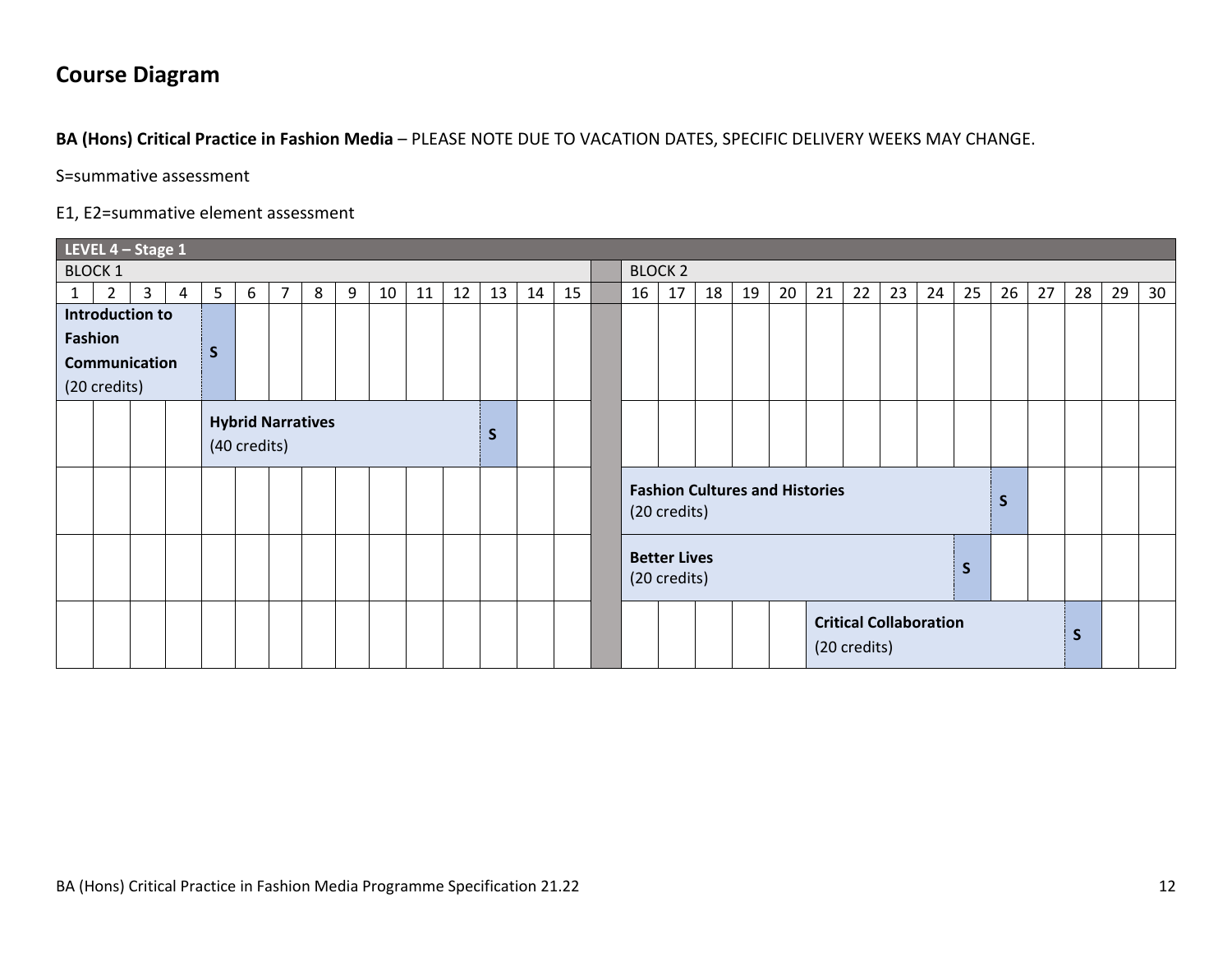| LEVEL $5 -$ Stage 2                                        |                |              |                |                |   |                |   |   |                 |    |                                               |    |                |              |  |                                                |    |    |    |    |              |                                             |    |              |    |    |    |              |    |                 |
|------------------------------------------------------------|----------------|--------------|----------------|----------------|---|----------------|---|---|-----------------|----|-----------------------------------------------|----|----------------|--------------|--|------------------------------------------------|----|----|----|----|--------------|---------------------------------------------|----|--------------|----|----|----|--------------|----|-----------------|
| <b>BLOCK 1</b>                                             |                |              |                |                |   |                |   |   |                 |    |                                               |    | <b>BLOCK 2</b> |              |  |                                                |    |    |    |    |              |                                             |    |              |    |    |    |              |    |                 |
| $\mathbf{1}$                                               | $\overline{2}$ | $\mathbf{3}$ | $\overline{4}$ | 5 <sub>1</sub> | 6 | $\overline{7}$ | 8 | 9 | 10 <sup>°</sup> | 11 | 12                                            | 13 | 14             | 15           |  | 16                                             | 17 | 18 | 19 | 20 | 21           | 22                                          | 23 | 24           | 25 | 26 | 27 | 28           | 29 | 30 <sup>°</sup> |
| <b>Critical Issues in Fashion Research</b><br>(20 credits) |                |              |                |                |   |                |   |   | $\mathsf{S}$    |    |                                               |    |                |              |  |                                                |    |    |    |    |              |                                             |    |              |    |    |    |              |    |                 |
| <b>Speculative Futures</b><br>S<br>(20 credits)            |                |              |                |                |   |                |   |   |                 |    |                                               |    |                |              |  |                                                |    |    |    |    |              |                                             |    |              |    |    |    |              |    |                 |
|                                                            |                |              |                |                |   |                |   |   |                 |    | Inside the<br><b>Industry</b><br>(20 credits) |    |                | $\mathsf{S}$ |  |                                                |    |    |    |    |              |                                             |    |              |    |    |    |              |    |                 |
|                                                            |                |              |                |                |   |                |   |   |                 |    |                                               |    |                |              |  | <b>Situating Your Practice</b><br>(20 credits) |    |    |    |    | $\mathsf{S}$ |                                             |    |              |    |    |    |              |    |                 |
|                                                            |                |              |                |                |   |                |   |   |                 |    |                                               |    |                |              |  |                                                |    |    |    |    |              | <b>Critical Climate</b><br>(20 credits)     |    |              |    |    |    | $\mathsf{S}$ |    |                 |
|                                                            |                |              |                |                |   |                |   |   |                 |    |                                               |    |                |              |  |                                                |    |    |    |    |              | <b>Spaces of Experience</b><br>(20 credits) |    | $\mathsf{S}$ |    |    |    |              |    |                 |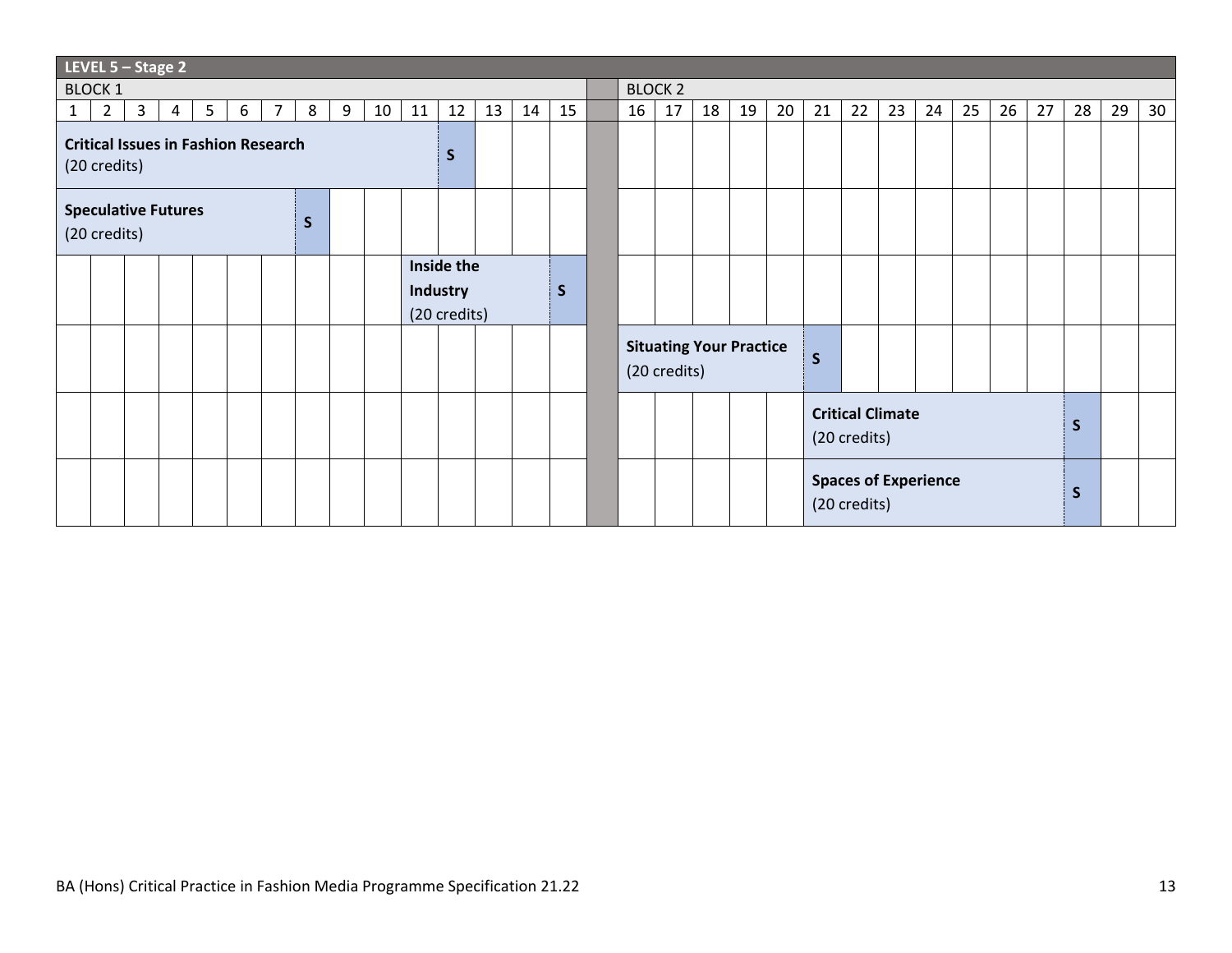| LEVEL $6 -$ Stage 3                                                                                |                                                                                  |    |  |  |  |  |  |  |  |  |  |  |
|----------------------------------------------------------------------------------------------------|----------------------------------------------------------------------------------|----|--|--|--|--|--|--|--|--|--|--|
| <b>BLOCK 1</b>                                                                                     | <b>BLOCK 2</b>                                                                   |    |  |  |  |  |  |  |  |  |  |  |
| 15<br>13<br>5 <sub>1</sub><br>$\overline{7}$<br>10<br>12<br>3<br>6<br>8<br>9<br>11<br>2<br>14<br>4 | 26<br>27<br>17<br>20<br>21<br>22<br>23<br>24<br>25<br>28<br>29<br>16<br>18<br>19 | 30 |  |  |  |  |  |  |  |  |  |  |
| <b>Cultural and Historical Studies Dissertation</b><br>S<br>(40 credits)                           |                                                                                  |    |  |  |  |  |  |  |  |  |  |  |
| <b>Research and</b><br><b>Development for</b><br>S<br><b>Critical Practice</b><br>(20 credits)     |                                                                                  |    |  |  |  |  |  |  |  |  |  |  |
| <b>Critical Practice</b><br>(40 credits)                                                           | S                                                                                |    |  |  |  |  |  |  |  |  |  |  |
|                                                                                                    | Portfolio<br>S<br>(20 credits)                                                   |    |  |  |  |  |  |  |  |  |  |  |